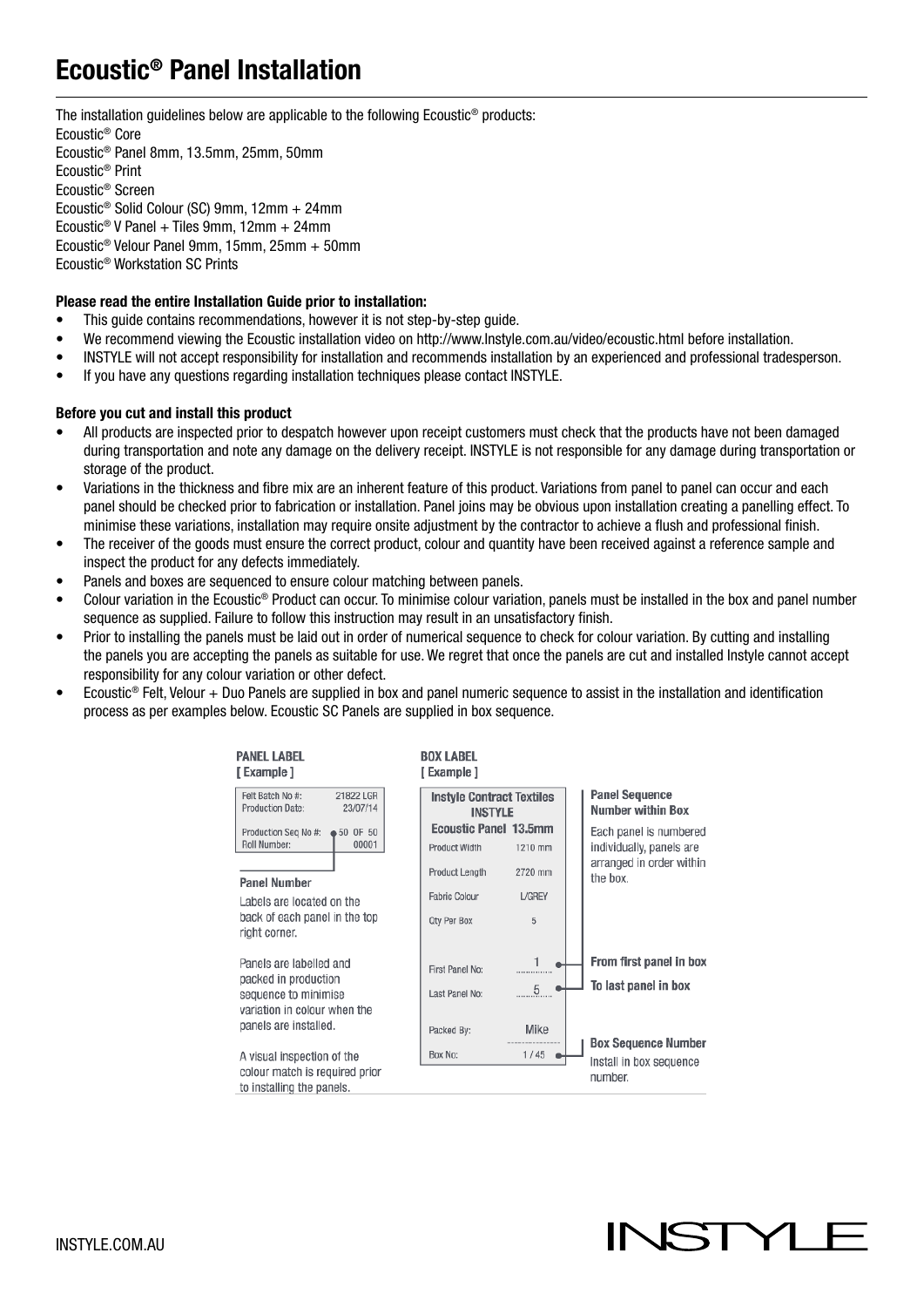#### **Transport**

• Transport horizontally and top load only.

#### Handling + Storage

• Ecoustic® products are a semi-rigid product and care must be taken when handling and storing these products so to avoid damage. Boxes and panels should be handled with care and carried vertically upright by two tradespeople.



**ONLY CARRY BOXES/PANELS UPRIGHT** *NES/PANELS HORIZONTALLY* 

- Wear clean gloves when handling the products to prevent any soiling/marking.
- Avoid bending or flexing the panels as this can cause creasing.
- When removing the panels from the box, lift the panel off the panel below (do not drag panel across the panel below or it may cause a score / scratch mark on the panel face).
- Ecoustic® product must be stored indoors, in a clean, dry, cool and well-ventilated area.
- Do not store directly on a concrete floor or any other surface that emits moisture.
- The entire panel must be laid flat on a solid, horizontal, dry surface. Do not store the panels on their edges.
- Take care to keep both sides of the panels clean during storage.
- Keep workbenches clean to avoid soiling and scratching the products.
- Before cutting the products remove and inspect the entire panel for defects. Then recover to protect the panel during fabrication.
- Avoid exposure to heat 65°C (150°F) or greater. Do not store Ecoustic® product near radiators, steam pipes or in direct sunlight.

#### Tools Required

• Gloves, cloth, tape measure, utility knife, Festool Saw with metal cutting guide, metal guides, marker, construction adhesive, contact adhesive, drop sheet, smooth carpet roller, aluminium strips, drill, wall mates, screws, square, laser, rivet, paint spatula.

#### Surface Preparation

- Before installation, ensure the walls and surfaces are clean, dust free and free of imperfections (dents and cracks should be filled and sealed with suitable interior grade materials).
- We recommend wiping down the wall surface with a clean, damp cloth.

#### Measuring + Checking

- Before installation, measure the wall or ceiling area and check the installation plan.
- Check the length of each wall section, as most walls are not perfectly straight or level.
- Place a level to check if the wall runs out. If it's not sufficiently level, then you may need to make good the walls or mount the panels to split battens.
- All Ecoustic<sup>®</sup> products (except Ecoustic<sup>®</sup> V panels) must be measured and squared-up prior to installation. Check the panels are square and if required, cut a straight edge using a long blade utility knife or Festool Saw and metal cutting guide. Then cut panels to the appropriate length.

#### Important Notes

- All Ecoustic® Panels are to be fitted and installed with the correct top-to-bottom orientation consistently, to avoid any variation in colour and pattern. It is important that the direction of print pattern is taken into consideration when planning the installation. Mark the back to ensure all panels are installed with the correct and consistent orientation to avoid any colour and pattern variation.
- Only vertical or portrait orientation is recommended for installation of Ecoustic panels (except Ecoustic® V panels). Due to typical lighting conditions, horizontal installation can highlight ledging / joins between panels.
- Ecoustic® Products (except Ecoustic® V panels) require squaring off and trimming to size onsite.
- Where the wall area cannot be divided into an increment of 1200mm, it is important to consider the placement of the smaller panel(s), either at one end or two equal smaller panels at each end if the panels at each end are to be mirrored either side.
- All Ecoustic<sup>®</sup> products must be installed in the correct sequence. Please refer to the box sequence number and install the Ecoustic<sup>®</sup> Felt, Velour + Duo products according to the box sequence number and the order in which the Ecoustic® products are packed, or if labelled, install in numerical sequence as detailed on the back of the panel.

#### Installation - Ecoustic® Prints

• Ecoustic® Prints are hand printed onto Ecoustic® Panel, Screen + Workstation SC Prints. All printed panel and screen products will be supplied with an unprinted border around all sides of the print and must be measured, squared up and trimmed from the print edge on all four sides, even when using the edging profiles.

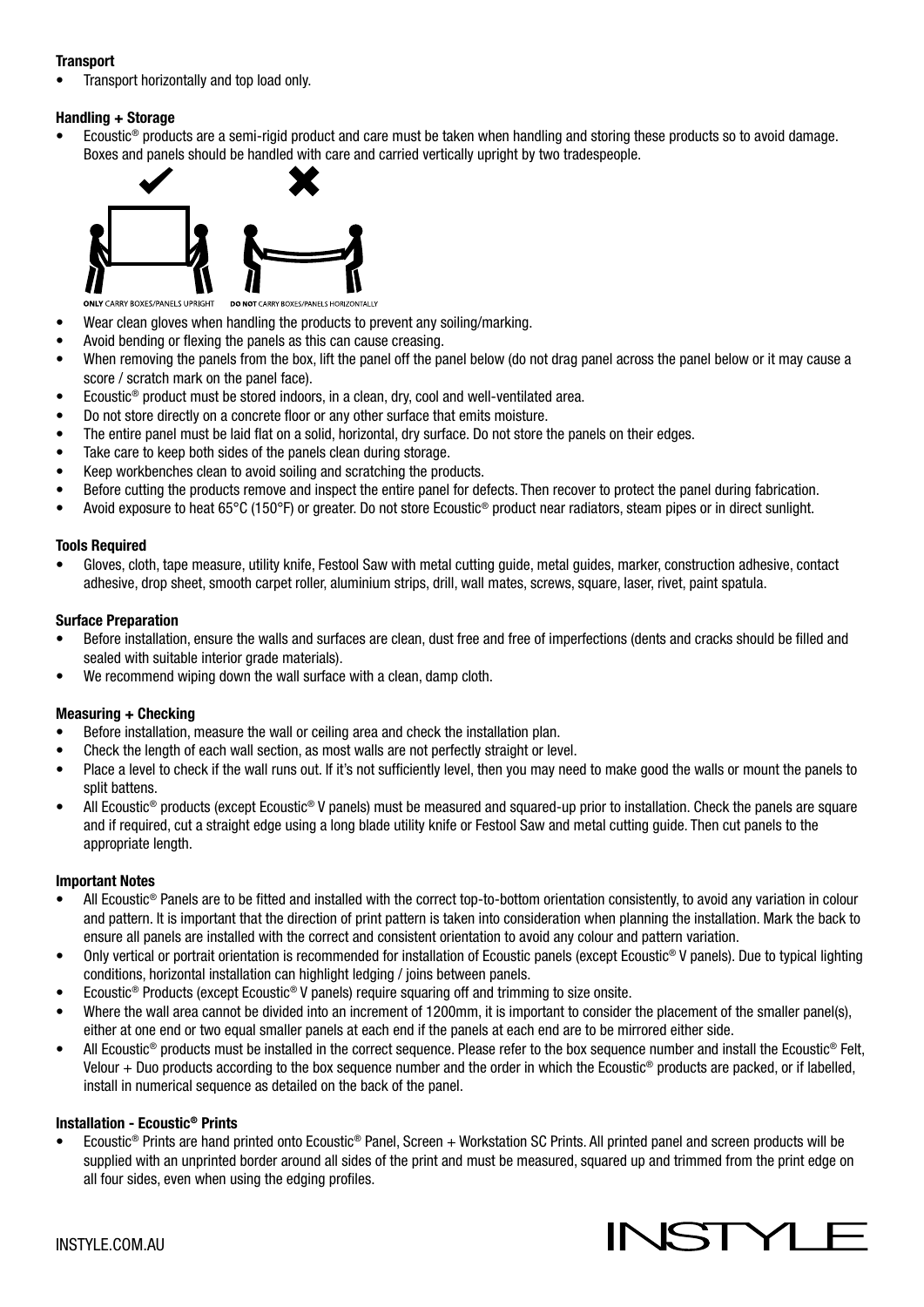- All print products will need to be trimmed according to the trimming instructions for each print supplied with each delivery and on our website. Do not measure and trim from the edges of the panel and screen.
- On a cutting table, check prints are square and if required, take a straight edge between the pattern at both ends and trim. Then cut to the appropriate length taking the pattern repeat into consideration.
- Due to the artisan nature of the hand printed process, there may be slight variations in the prints so always check panels side by side for correct pattern matching prior to cutting and installing.
- Trial fit panels and check for pattern matching as well as thickness variances. To achieve a flush finish, space out any thinner panels if required (refer to Installation – Butt Joining Method pg 4).
- Joins may be obvious upon installation and there will be a panelling effect.
- Apply contact adhesive, clean off any spills and wait the drying guide time before installing panels according to the sequence number.
- Ecoustic® Prints are designed to pattern match in the full width from panel to panel in the horizontal direction. Note: The patterns are railroaded for Ecoustic® screens.

#### Installation – Ecoustic® Edging Profiles

• Ecoustic Panels are installed with natural anodised aluminium edging profiles which are available for each panel thickness.



- If the perimeter of the series of installed panels are not abutted to a wall, ceiling or floor, it is necessary that aluminium edging be used to enclose the exposed edges of the panels. Intermediate panels in the series must be tightly butt joined to enclose panel edges.
- The edging profiles can be used back-to-back, either butted firmly against each other or with a space between to create a shadow line detail as per the diagrams below.



• For external corners, the edging profile can be overhung from the wall corner edge as per the diagram below. For internal corners, the edging profile can be affixed by measuring the outside dimension of the relevant edging profile from the corner as per the diagram below.



- Mark position of edging according to the panel width and measure and cut edging to the same size as the wall length. If necessary, drill an extra hole so the edging can be fixed to the wall at each end. Line up the edging and mark the position for the screws. Drill holes, insert wall mates, and then drill screws to fix.
- If the wall is not level, the edging may need to be fixed firmly together, either on or off the wall.
- All Ecoustic<sup>®</sup> products must be measured and squared-up prior to installation.
- Cut the Ecoustic® product to the required size. The panels must be installed individually and installed according to the sequence number.
- Lay a drop cloth onto the floor before applying adhesive.
- Trial fit panel to wall, then apply contact adhesive to the adhesive manufacturer's instructions + clean off any spills.
- After waiting the drying guide time, tuck the panel into the edging and lightly run your hand or a smooth carpet roller across the entire panel to ensure adequate adhesive transfer and a strong bond. Repeat this process for the next panel.
- Edging must be installed two edging lengths at a time.

#### Installation – Ecoustic® T Trim



- T Trims can generally be tapped into panel junctions of installed 12mm, 13.5mm, 15mm, 24mm, 25mm, 50mm panels.
- T Trim can be used to conceal junctions within 12mm SC panels, including Ecoustic Timbre panels. Please note the T Trim depth is 13mm, therefore the trim can be used with 12mm SC Panel in either of the following styling options: Expressed with T Trim protrusion approx. 1mm beyond the surface of the 12mm SC panel or surface flush via the use of 1mm approx. packers behind the 12mm SC panels

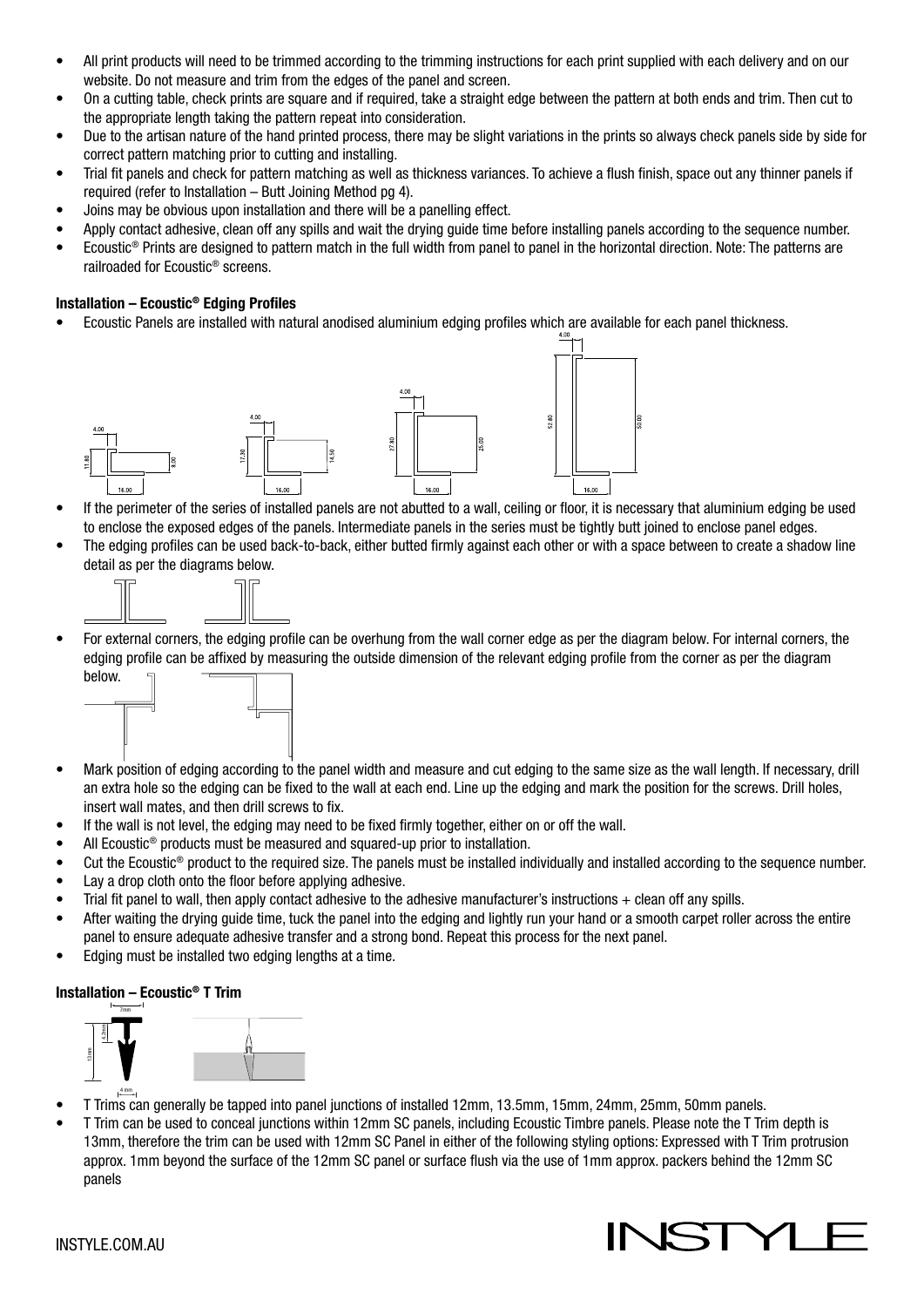- Step 1: Measure the panel junction length. Ensure T-Trim length is suitable for exposed panel area. Cut Ecoustic<sup>®</sup> to length if necessary and align T-Trim to Ecoustic® panel junction
- Step 2: If the void between adjoining panels is larger than the arrow-shaped head of the Ecoustic<sup>®</sup> T-Trim or the T Trim is not holding in position, carefully apply small beads of adhesive within the panel junction void. Ensure adhesive is applied in accordance with adhesive manufacturers specifications, and is unable to reach the exposed panel surface. Softly tap Ecoustic® T-Trim into panel junction.
- See also Ecoustic<sup>®</sup> T Trim Installation instructions.

#### Installation - Butt Joining Method for intermediate panels in a series

- All Ecoustic<sup>®</sup> products must be measured and squared-up prior to installation.
- Lay a clean drop cloth onto the floor before applying adhesive.
- All Ecoustic<sup>®</sup> products must be installed in the correct sequence.
- We recommend panels to be installed individually for ease of installation. This includes the application of adhesive and rolling the panel.
- Panel thicknesses can vary by 1 2mm approx. therefore check the thickness of the panels required to fit a wall or space and trial fit a few panels by using a slow-drying construction adhesive and check for variances at the eyeline level.
- If there are variances, some panels may need spacing to achieve a flush finish. Use either double sided tape, a thick strip of construction adhesive, or alloy strips to the back of the panel to space it out.
- On a clean drop sheet, carefully spray or brush on contact adhesive to entire panel and wall installation area. Clean off any adhesive spills if required.
- To ensure adequate adhesion and a tight join, adhesive can be applied to the wall along the butt-joins with a paintbrush. Care should be taken not to apply excessive adhesive along the joins as this can leak at the seams when pressure is applied.
- Ensure the adhesive has tacked-off sufficiently then fit the Ecoustic® Product to the wall. Where joining panels with a butt-join it is recommended the panel is fitted firmly to the join first, then smoothed out to the edges applying even pressure to ensure adequate adhesive transfer and a strong bond.
- Gently press or use a smooth carpet roller and roll the panels towards the butt-joins, then roll the entire panel to ensure adequate adhesive transfer and a strong bond, until it is flush with the other panels.

#### **Cutting**

- Important: Cutting + machining techniques must be trialled on a piece of scrap prior to cutting the panel to ensure the highest possible finish.
- Always use sharp and clean blades.
- Always use slow, consistent feed rate.
- Hold sheet firmly while cutting to minimise vibration; use just enough clamp pressure to prevent vibration.
- Feed against the rotation of the blade or tool.
- Proper safety equipment must be worn at all times.
- Do not cut with a dull blade or cutter.
- Do not apply excessive clamping pressure.
- Do not use a blade with side-set teeth.
- Do not remove safety guards from equipment.

#### Machine Cutting

- As Ecoustic<sup>®</sup> product is made from 100% PET, it has characteristics similar to plastic and overheating may cause it to melt or fuse slightly on the heated contact points. To reduce heat while cutting or trimming the Ecoustic<sup>®</sup> product, make several passes rather than trimming 'deep' through the product.
- Consider the tool speeds so that the Ecoustic® product does not melt from frictional heat. Generally, best results are achieved when using the highest speed at which overheating of the tool or product does not occur.
- Hard, wear-resistant tools with greater cutting clearances than those used for cutting metal are suggested. High-speed or carbide-tipped tools are efficient for long runs and provide accuracy and uniformity of finish. Bring the blade to full speed before starting the cut. Secure the Ecoustic® product during cutting operations to minimise vibration.

#### Sawing

- Any of the following saw types should be satisfactory for cutting Ecoustic<sup>®</sup> product: festool saw and metal cutting guide, circular saws and skiptooth band saw.
- Blade design plays an important part in successful sawing of Ecoustic<sup>®</sup> product. A skiptooth band saw blade is preferred because the wide gullet provides ample space for the plastic chips to be carried out of the kerf (the cut made by the saw). For best results, the teeth should have zero rake and some set. For a curved cut, the blade should be narrower and have more set than for a straight cut. The blade must be kept sharp to prevent melting or chipping of the sheet, and the blade guide should be placed very near the cut to minimise vibration.
- A circular saw is preferred to a band saw for straight cuts even though it tends to generate more heat.
- A perforated saw blade will run cooler than a solid blade. It is essential that the spindle bearing be tight so that the saw will run true.
- Ecoustic® product can also be cut in other ways including traditional workshop tools such as a router with oscillating knife, die cutter or even using manual techniques such as cutting with an art knife.

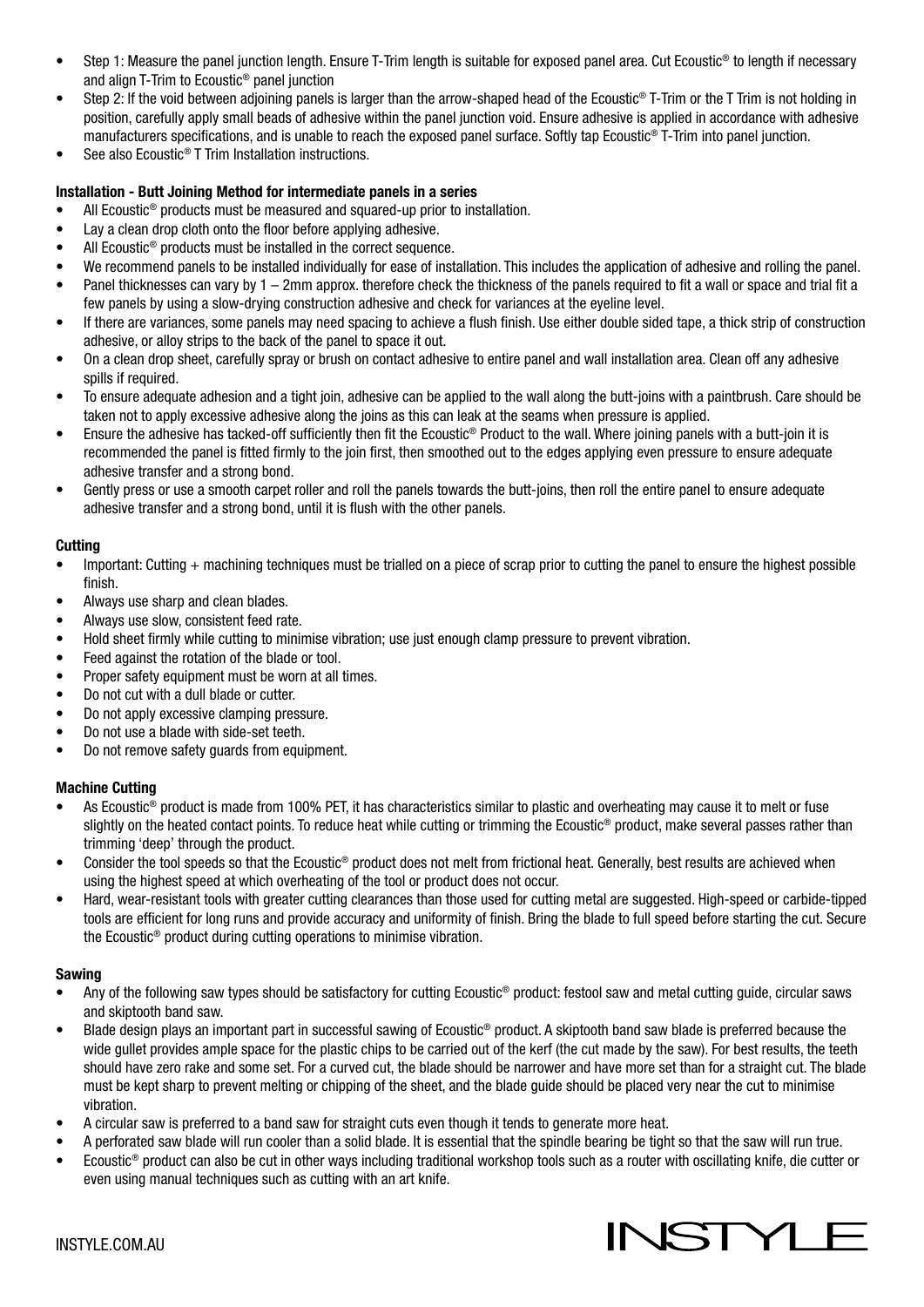#### Drilling (This applies only to Ecoustic® Panel: 8mm, 9mm, 12mm, 13.5mm, 15mm, 24mm + Ecoustic® Screen)

- Drill bits must be sharp and clean.
- For best results reverse the drill to anticlockwise motion
- Proper safety equipment must be worn at all times.
- Do not apply excessive clamping pressure.
- Do not remove safety guards from equipment.
- Do not drill Ecoustic® Panel: 25mm, 50mm.

#### Fixing

- Ecoustic® product can be fixed by glue.
- There are many options with using adhesives; however these leave some residue on the Ecoustic® product that must be removed when recycling the panels.
- Water based or solvent type adhesives can be used to adhere Ecoustic<sup>®</sup> product. All common substrates including plasterboard, timber, MDF, block and concrete must be sealed prior to application of the adhesive.
- The installer must ensure that the adhesive supplier has proven that their product is suitable for fixing Ecoustic® product to the intended substrate.
- We recommend a test panel be used on the substrate to ensure a satisfactory bond.

#### Wall Fixing - Tensorgrip X41 Adhesive







Spray Tensorgrip X41 about 10-20 cm away at a 90 degree angle to the wall surface, applying a uniform, even coat of adhesive to obtain 80-100% surface coverage.



Spray evenly on the back surface of the panel with a 50% overlap for full coverage. Apply one even coat of adhesive onto matting with no overlap. Leave surfaces to tack off for 1-2 minutes, or until dry to touch using the back of your knuckles.



Place surfaces together and apply even pressure to establish the bond. A roller can be used where appropriate to ensure even pressure across the entire bond surface.



You should be able to clearly see the web pattern of the adhesive on the surface of your substrate (as above).



If you can see air bubbles or build up of adhesive in your spray pattern, then you are either spraying too close to the surface of the substrate or moving your gun too slowly.



If the spray pattern on your substrate looks wispy (like spiderweb) then you are spraying from too far away. Move your gun a little closer to the substrate.

If the spray pattern is thin and looks drawn out, then you are spraying too quickly.

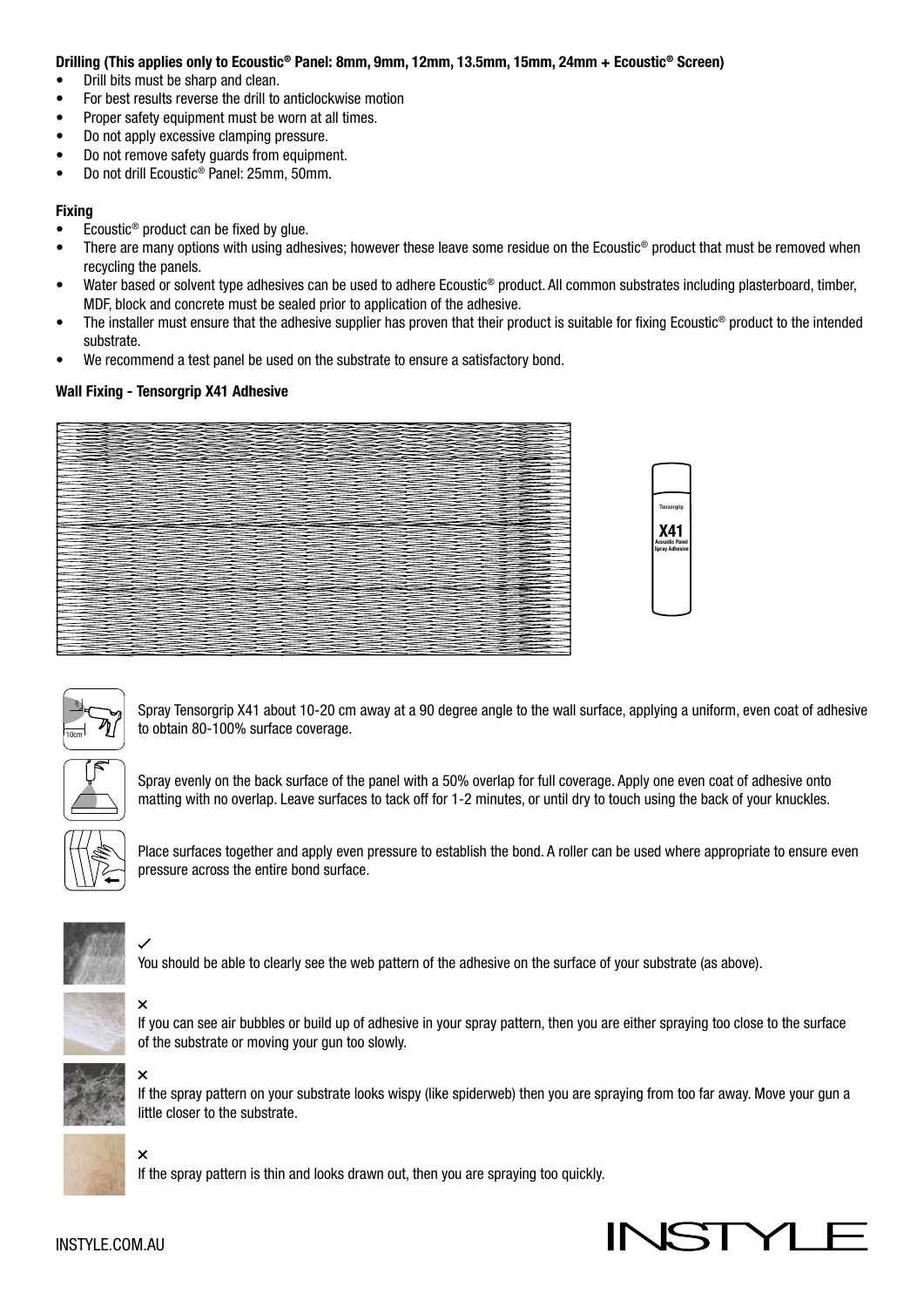#### Wall Mounting Method - Tensorgrip X41 Adhesive





Adhere surfaces and press together with adequate pressure. A roller is recommended to apply a uniform pressure to achieve maximum strength. Allow 24 hours for the adhesive to fully cure.

Bond panel to substrate, working from the middle of the panel outwards

Push panel firmly with clean hands

#### Ceiling Fixing - Tensorgrip X41 Adhesive + Tensorbond Instagrip X40 Adhesive



Follow the instructions as per Wall Fixing with Tensorgrip X41 Adhesive as well as applying Tensorbond Instagrip X40 Adhesive

#### Ceiling Fixing - Bead Pattern Tensorbond Instagrip X40



Tensorgrip X41 Acoustic Panel Spray Adhesive

Hold Tensorbond Instagrip X40 gun close to the surface at a 45° angle



Apply strips of adhesive approx 10-20cm apart to one substrate



Place surfaces together and apply gentle pressure to allow the foamy adhesive to spread across the surface of the substrate

#### Ceiling Mounting Method - Tensorbond Instagrip X40 Adhesive



Bond panel to substrate, working from the middle of the panel outwards



Push panel firmly with clean hands

Adhere surfaces and press together with adequate pressure. A roller is recommended to apply a uniform pressure to achieve maximum strength. Allow 24 hours for the adhesive to fully cure.

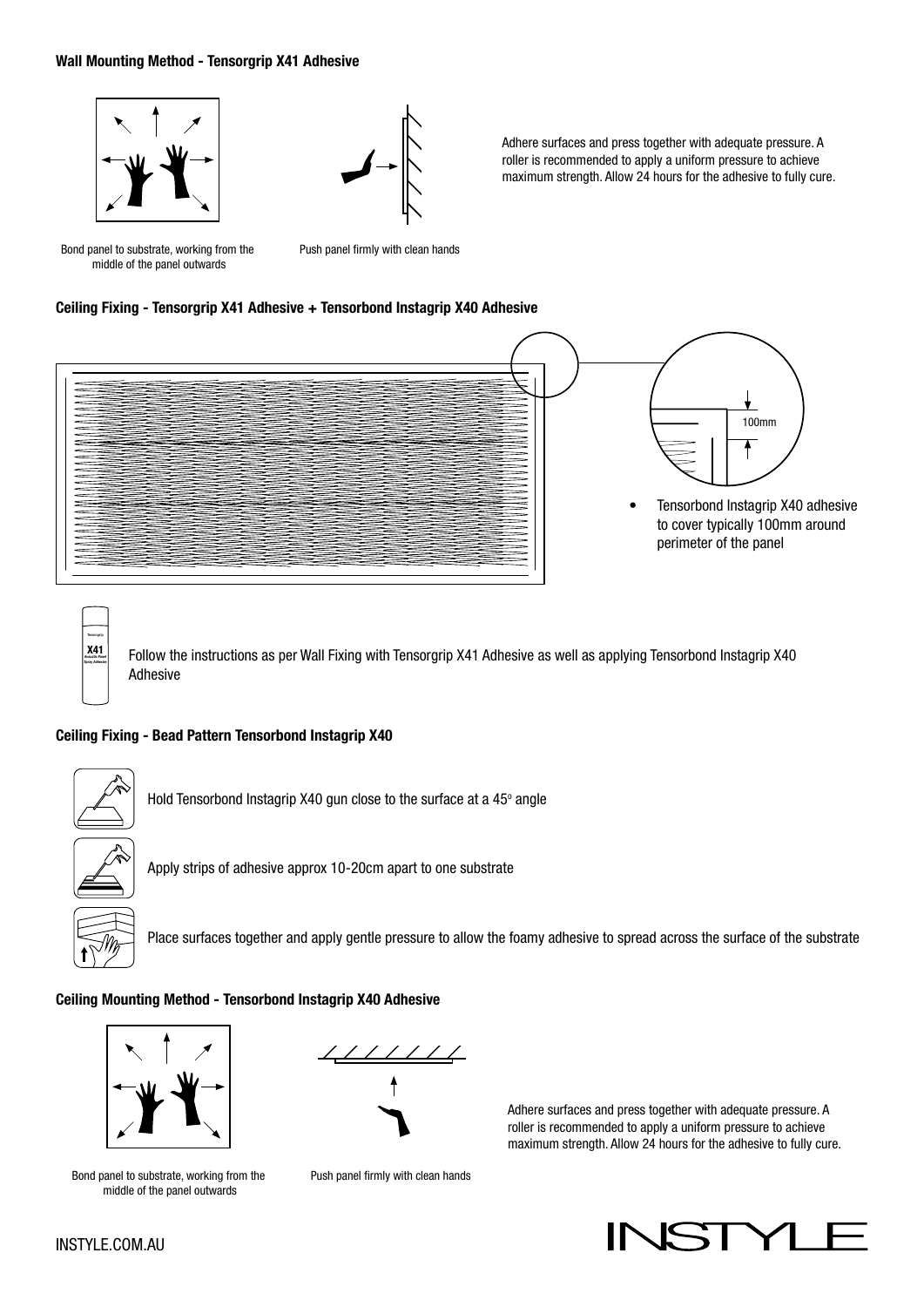### IMPORTANT - Wall + Ceiling Fixing Tensorgrip

- Maximum bond strength is achieved with 100% coverage and recommended coat weight of 20 dry grams per sqm
- If necessary, spray another coat of adhesive in areas that appear to need more adhesive
- Spray both surfaces to be bonded, for eg. one surface vertically and the surface horizontally
- Allow enough time for the glue line to tack-off (1-2 minutes or until dry but tacky to the touch without any transfer of wet adhesive to fingers) before placing panels and creating the bond
- Apply the panel to create the bond within the open time of the Tensor Grip X41 adhesive (within 45-60 minutes)
- If you have exceeded the open time, spray a fresh glue line and adhere within the open time
- Full surface pressure must be applied to bonded panel using a roller within 10 minutes of the panel being applied to facilitate full adhesive transfer and a strong bond
- Initial bond is strong enough to allow for cutting or trimming immediately if needed
- The bonded panel should be smooth and free of air bubbles, wrinkles, gaps and / or blemishes

#### Customisation

The thickness, dimensions and textile lamination of Ecoustic<sup>®</sup> product can be customised to your special requirements to reduce labour time and costs. Please contact Instyle for pricing and minimum order quantity details.

If you have any queries please contact your local distributor.

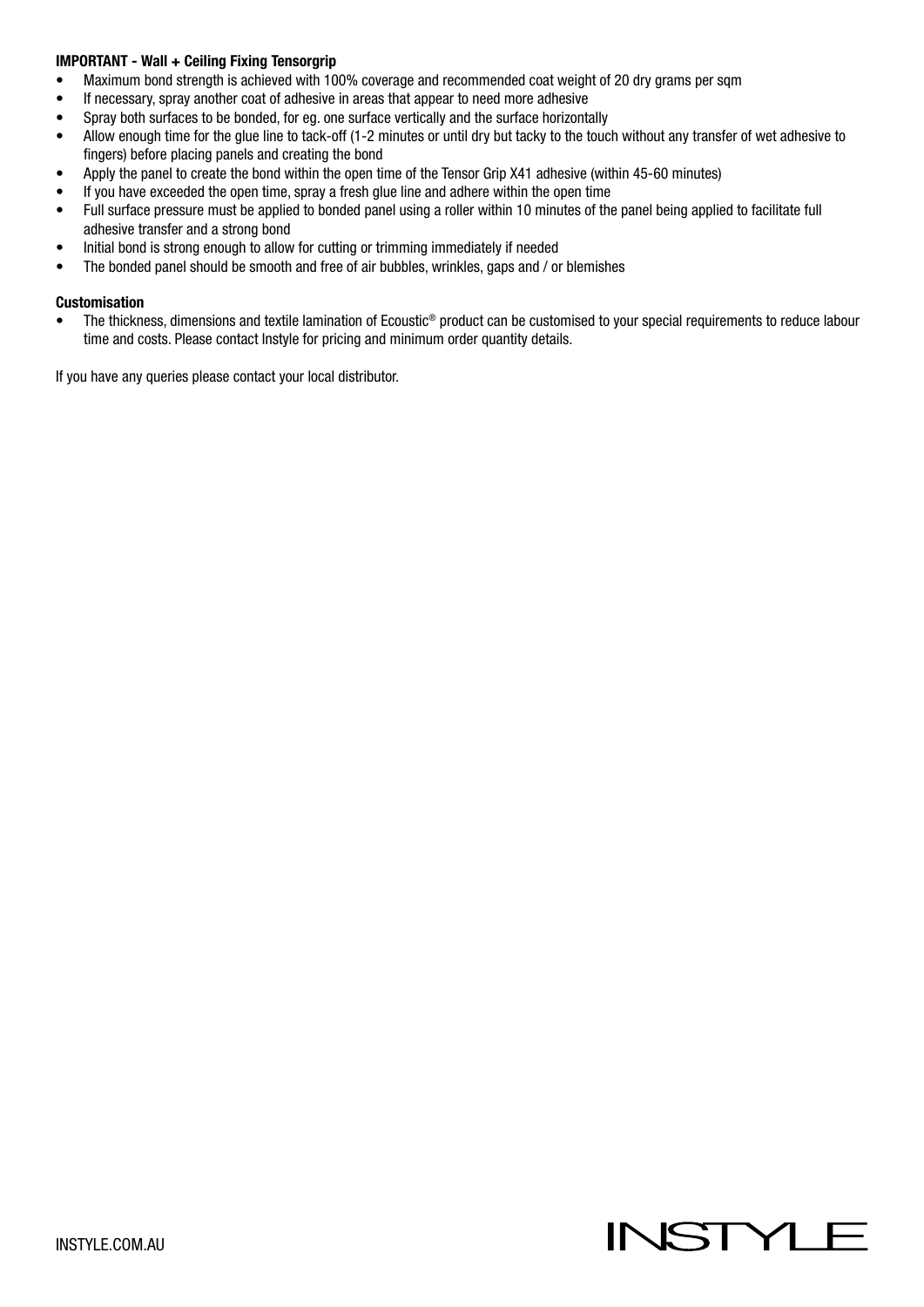### SAFETY DATA

#### **Description**

Nonwoven and/or thermally bonded and laminated 100% polyester panel type products used for sound absorptive linings for commercial fit out applications, wall + ceiling panels, workstation screens, partitions, pin board substrates, baffles + Hang Ups

#### Product Range

The Ecoustic® collection is available in various densities and thicknesses of 8mm, 9mm, 12mm, 13.5mm, 15mm, 24mm, 25mm + 50mm. Composition

#### Organic long chain synthetic polymer

#### Hazards

Classified as Non-Hazardous according to the criteria of the Australian Safety and Compensation Council ASCC. Approved criteria for classifying Hazardous substances. [NOHSC: 1008] 3rd edition

#### First Aid

Swallowed / Eye / Skin / Inhaled: No special precautions

#### Storage + Transport

Refer to Transport, Handling and Storage Guidelines in this document.

#### **Disposal**

Product is recyclable through our Revive® program. If necessary product can be disposed of in an approved landfill.

#### Personal Protection

Personal protective equipment including face masks, ear plugs and eye shields should be used when using power equipment to fabricate all substrates.

#### Ecological Information

Product does not contain any ozone-depleting chemicals. 100% recyclable

#### Fire/Explosion Hazard

Relatively low flame response. Will not explode. Use any fire fighting appliance. Like most organic materials gives off CO, CO2 and H2O during combustion.

#### National Construction Code Fire Compliance

Individual product fire test results are included on product descriptions and copies of the reports are available from INSTYLE. Fire Fighting Measures: The material will melt if exposed to temperatures above 250°C. Plastic packaging and facings used may decompose or burn at or below this temperature. If subject to fire, evacuate area and contact emergency services. Use water fog to cool affected packs.

#### Physical + Chemical Properties

Appearance: Rigid and semi rigid panels Odour: None Alkalinity: pH: 7.8 (pH 7 is neutral) Boiling Point: N/A Melting Point: 250°C Vapour Pressure: N/A Specific Gravity: 1.38 Solubility: N/A Percentage Volatiles: None Flash Point: N/A Decomposition Temp:  $> 250^{\circ}$ C Lower/Upper Exposure Limits: N/A Moisture Absorption: Exposure to an atmosphere of 50°C and 95% RH for four days gives a moisture absorption of less than 0.2% by volume.

The information in this guide is believed to be true at the time of publication. INSTYLE reserves the right to change specifications without notice, and has no obligation or liability for persons misrepresenting or misusing this information in any manner whatsoever.